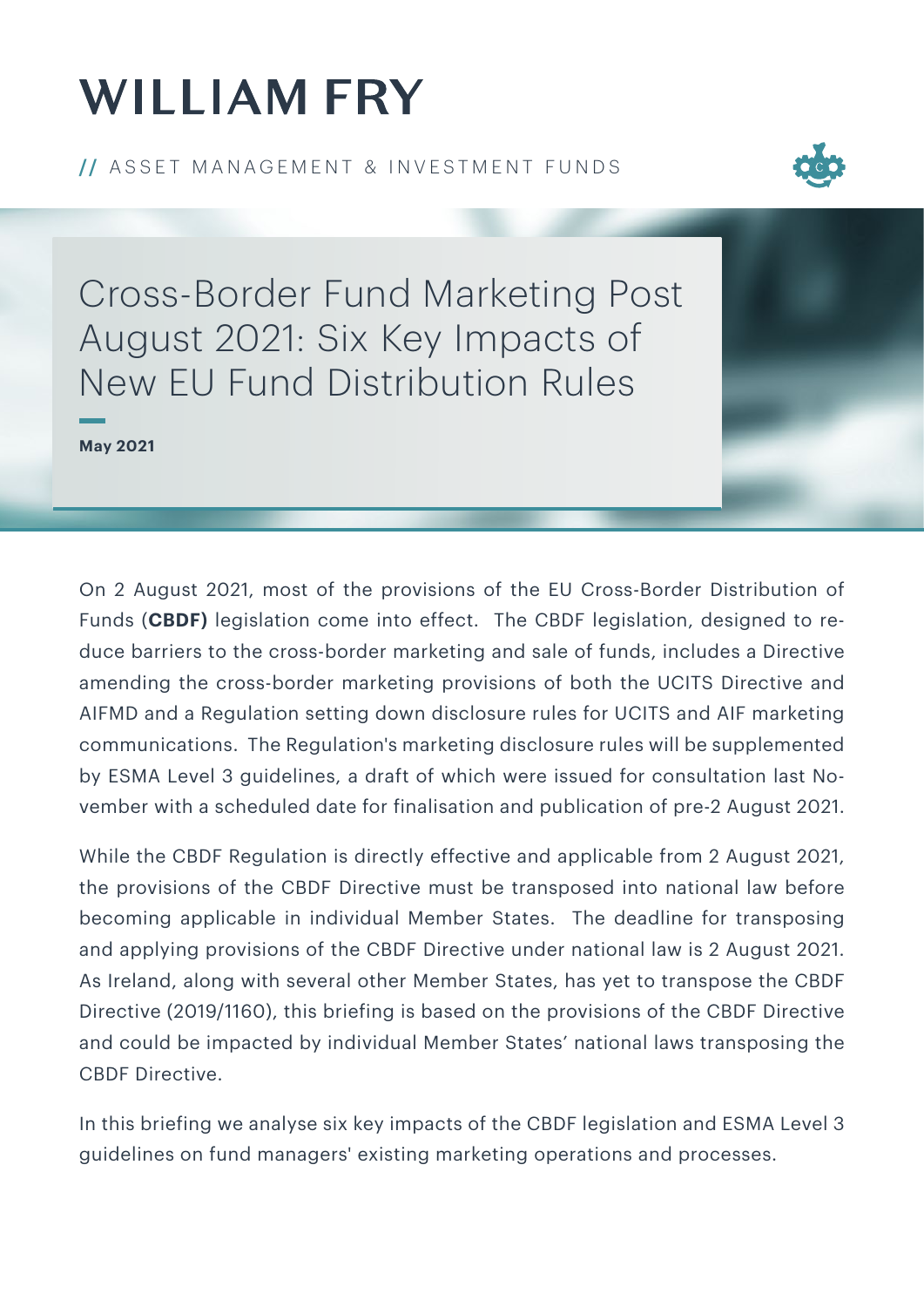**Impact one:**  an end to physical local

### facilities

From 2 August, the CBDF Directive prohibits host Member States (in which UCITS or AIF shares are marketed) from requiring UCITS managers and AIFMs (in respect of retail investor AIFs) to have a physical presence in the host Member State for the purpose of making available local investor facilities. As such, Member States, who have to date gold plated the UCITS and AIFMD (retail investor marketing) rules by requiring the appointment of a local entity to provide local facilities, will, subject to local law transposition, be prevented from doing so from 2 August 2021.

Managers may wish to review their existing local agent arrangements and, provided ongoing compliance with local facilities' requirements can be ensured, amend and/or discontinue such arrangements in line with local laws transposing the CBDF Directive.

**Impact two:** protracted UCITS process for changes post-passporting The CBDF Directive amends the process for notifying changes to a UCITS which is registered to market on a cross-border basis (a **Passported UCITS**). From 2 August (subject to local law transposition), a UCITS manager must provide one month's prior notice, to both the home and relevant host regulatory authorities, of any changes to a Passported UCITS' initial notification letter, as filed with the host regulatory authority when first registering to market cross-border (**Passport Notification Letter**). This contrasts with the current process which requires only prior notification to the host regulatory authority of any changes to the Passport Notification Letter.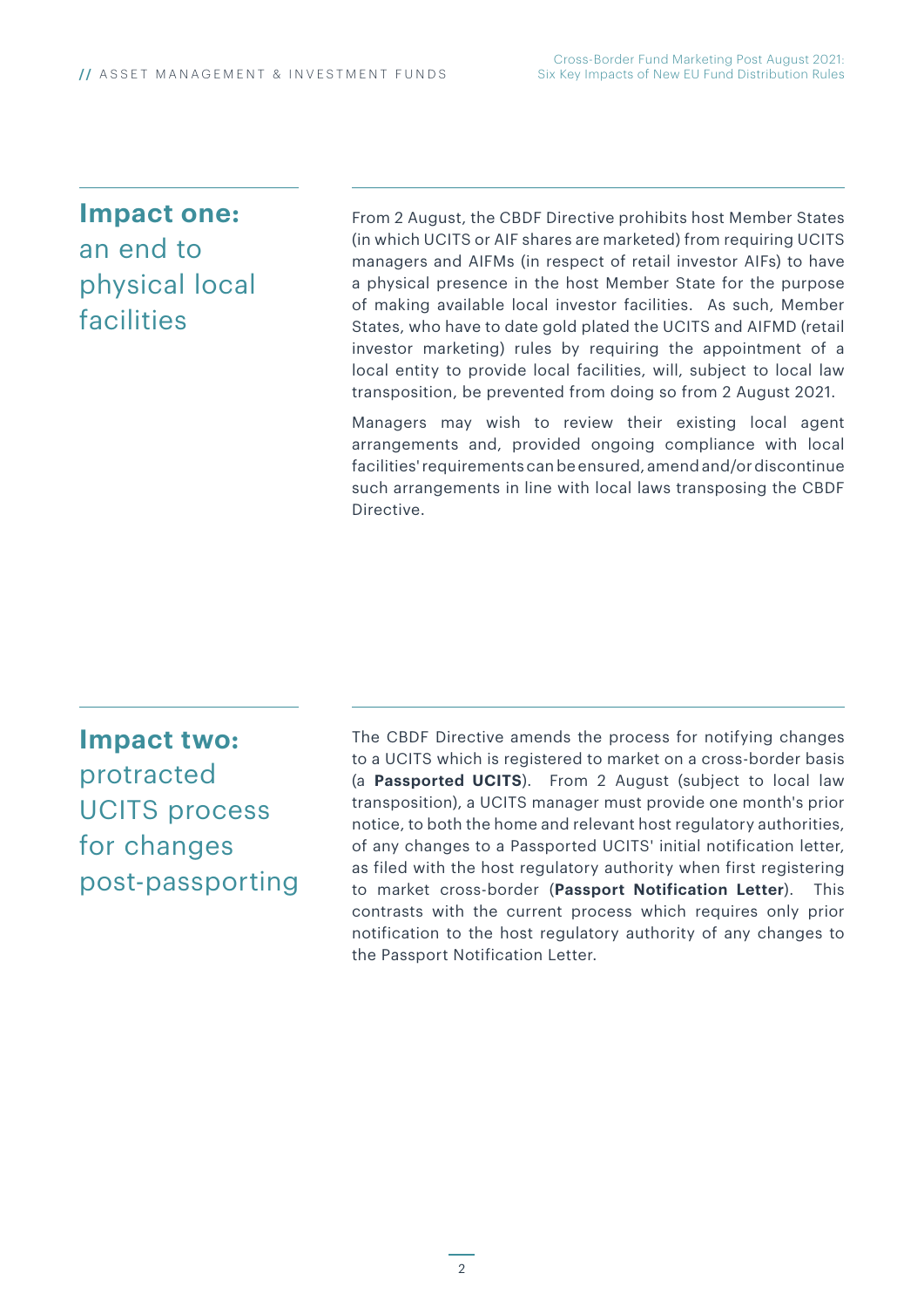#### UCITS SHARE CLASSES

Under the CBDF legislation, changes regarding share classes to be passported (e.g. resulting from a share class launch) are specifically included as changes to the Passport Notification Letter requiring one months' prior notice to home and host regulatory authorities. In general, the current practice across Member States for passporting a new share class of a Passported UCITS simply involves an advance filing of the relevant translated KIID with the applicable host regulatory authority. As such, a requirement to file translated KIIDs at least one month in advance and with both the home and host authorities is likely to have a significant and unwelcome impact on UCITS managers' plans for passporting share classes. Notably, it is also is in stark contrast to the 10-day turnaround for passport notifications of funds.

A stated objective of EU legislators in amending the UCITS process was to align it with the AIFMD process for passporting EU AIFs across the EU. However, the revised UCITS process clearly (but perhaps unintentionally) deviates from the AIFMD process.

Under the AIFMD process, only planned, material changes to a passported AIF are required to be made one month in advance of implementation and only to the AIFM's home authority (this remains the case post 2 August 2021). Furthermore, ESMA has confirmed that the launch of a new share class of a passported AIF does not constitute a material change requiring one month's prior notice. While a similar clarification of the UCITS process would be most welcome, the possibility of providing such a clarification could be frustrated by the specific inclusion of the new share class requirement in the relevant CBDF legislative provision.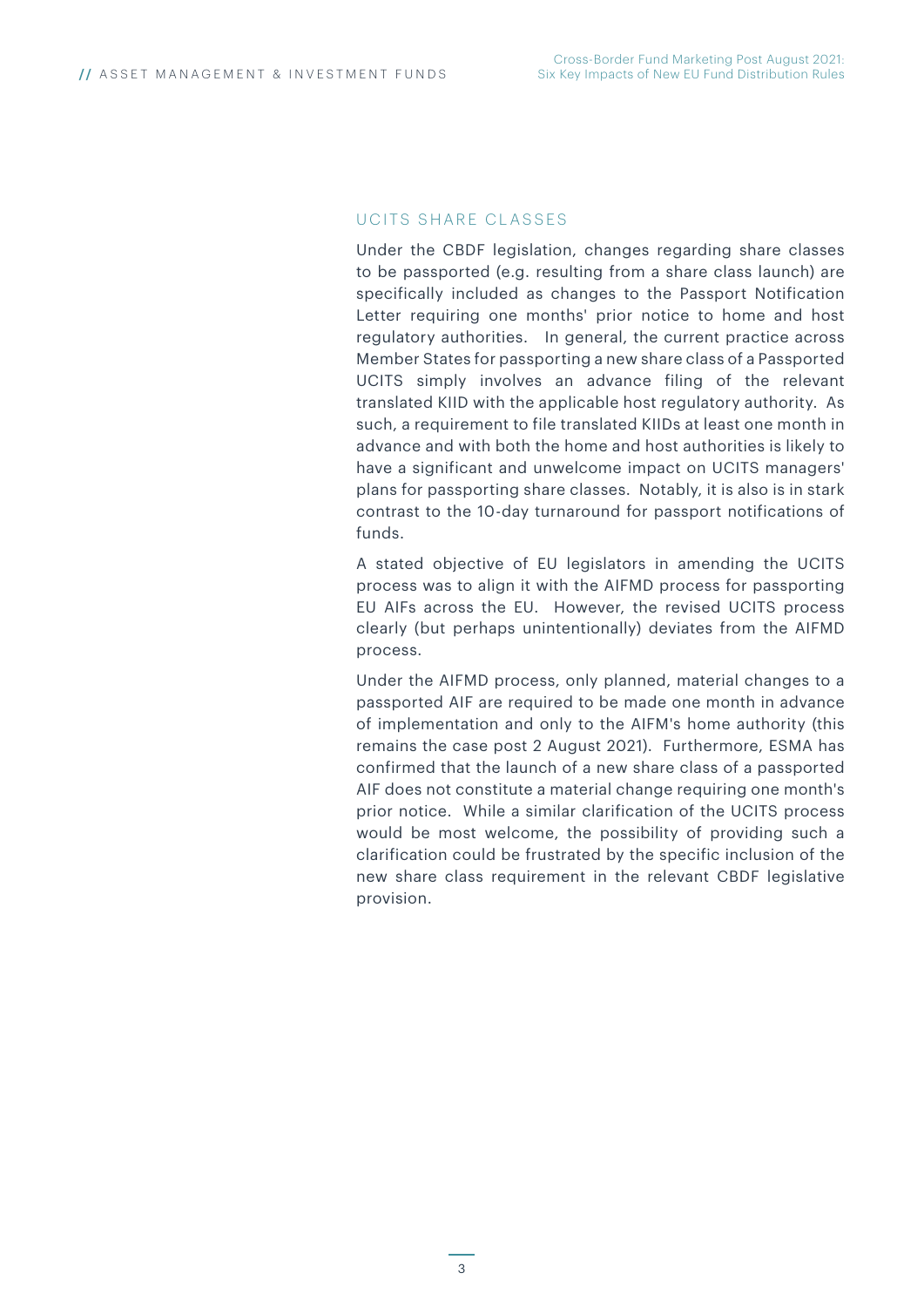### **Impact three:** enhanced marketing disclosure requirements

The CBDF Regulation sets out high-level, principles-based disclosure rules for UCITS and AIF marketing communications and provides for the publication by ESMA of guidelines to further specify disclosure standards for such communications. The CBDF disclosure rules apply to UCITS managers and EU AIFMs (including internally managed structures) from 2 August 2021.

In November 2020, ESMA issued a consultation on draft guidelines on marketing communications under the CBDF Regulation (**Guidelines**). The consultation closed on 8 February 2021 and ESMA is scheduled to issue final Guidelines by 2 August 2021.

Given the timing to compliance with the CBDF Regulation, fund managers would be well advised to have regard to the Guidelines, key of which are summarised below, in preparing for compliance with the new disclosure requirements under the CBDF Regulation from 2 August 2021.

Many of the below guidelines will be familiar to UCITS managers already subject to the Central Bank's advertising standards (Schedule 6 of Central Bank UCITS Regulations) by virtue of marketing in Ireland or in a Member State which does not regulate marketing disclosures. The Guidelines are not intended to replace the Central Bank's standards, however UCITS managers will need to comply with the Guidelines to the extent they do not already do so pursuant to their compliance with Central Bank rules. AIFMs, who are subject to far more limited Central Bank rules for marketing disclosures should pay particular attention to the ESMA guidelines in their preparations for compliance with the CDBF disclosure rules.

Fund managers should be aware that the category of marketing communications in scope of the Guidelines is broadly defined and includes all paper-based, electronic and verbal fund related communications, fund-specific social media communications, direct investor/prospective investor communications and distributor and third party communications used by a fund manager to market a fund. The Guidelines also set out a negative list of marketing communications considered outside the scope of the Guidelines which include legal and regulatory fund documents, communication of fund manager activities or limited social media message which in either case do not refer to a specific fund or group of funds.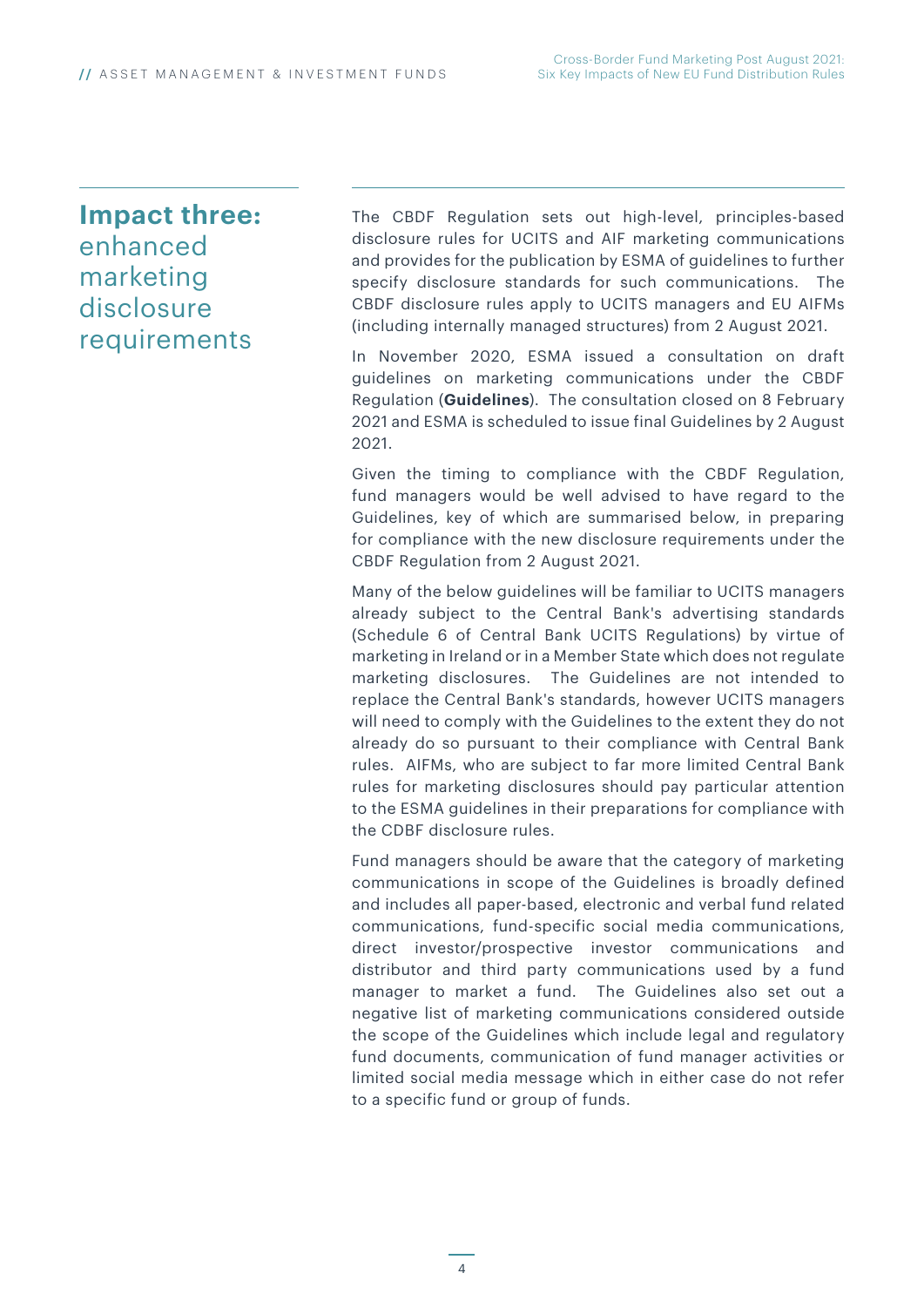| DISCLAIMERS                                           | Include a prominent disclosure of the terms "marketing<br>communication" incorporating a disclaimer such as the<br>following: "This is a marketing communication. This is<br>not a contractually binding document. Please refer to<br>the [prospectus of the [UCITS/ AIF/] and to the [KIID/<br>KID](delete as applicable)] and do not base any final<br>investment decision on this communication alone."<br>Determining prominence should be by reference to<br>the type of communication e.g. in the case of a video,<br>displaying disclaimer only at the end of the video would<br>not be sufficient.                                                                                                                                                                                                                                                                                                                                                                                                                                                                                                                                                                                                                                                             |
|-------------------------------------------------------|------------------------------------------------------------------------------------------------------------------------------------------------------------------------------------------------------------------------------------------------------------------------------------------------------------------------------------------------------------------------------------------------------------------------------------------------------------------------------------------------------------------------------------------------------------------------------------------------------------------------------------------------------------------------------------------------------------------------------------------------------------------------------------------------------------------------------------------------------------------------------------------------------------------------------------------------------------------------------------------------------------------------------------------------------------------------------------------------------------------------------------------------------------------------------------------------------------------------------------------------------------------------|
| <b>RISK/REWARD</b>                                    | risks<br><b>Disclosure</b><br>of<br>rewards<br>and<br>marketing<br>in<br>communications is not mandatory. However, marketing<br>communications should not refer to the rewards without<br>referring to the risks. When disclosing risks and rewards<br>information, the font, size and position used to describe<br>the rewards should be the same as those used to describe<br>the risks. Information on risks should not be disclosed in<br>a footnote or in small characters within the main body of<br>the communication. Presenting risks and rewards in the<br>form of a two-column table or summarised in a list clearly<br>differentiating the risks and the rewards on a single<br>page is a good example of how risks and rewards can be<br>presented in an equally prominent manner. Disclosure of<br>the risk profile should refer to the same risk classification<br>as that included in the KID or the KIID. For funds recently<br>set up and for which no past performance records are<br>available, the reward profile may be represented only by<br>reference to the benchmark's past performance or to the<br>objective return, when a benchmark or objective return<br>are envisaged in the legal and regulatory documents of<br>the promoted fund. |
| <b>SUITABILITY FOR TARGET INVESTOR</b>                | the level of information and its presentation may be<br>adapted depending on whether the fund is available for<br>subscription by retail investors (UCITS or retail AIFs), or<br>professional investors only (non-retail AIFs).                                                                                                                                                                                                                                                                                                                                                                                                                                                                                                                                                                                                                                                                                                                                                                                                                                                                                                                                                                                                                                        |
| <b>CONSISTENCY WITH REGULATED</b><br><b>DOCUMENTS</b> | the wording or the presentation used in the marketing<br>communication should not be inconsistent with, add<br>to, diminish or contradict any information mentioned<br>in the legal or regulatory documents of the promoted<br>fund. Where indicators, simulations or figures relating<br>to risks and rewards, costs, or past and expected future<br>performance returns are mentioned or disclosed in<br>marketing communications, they should be the same<br>indicators, simulations or figures as those used in<br>regulated fund documents.                                                                                                                                                                                                                                                                                                                                                                                                                                                                                                                                                                                                                                                                                                                       |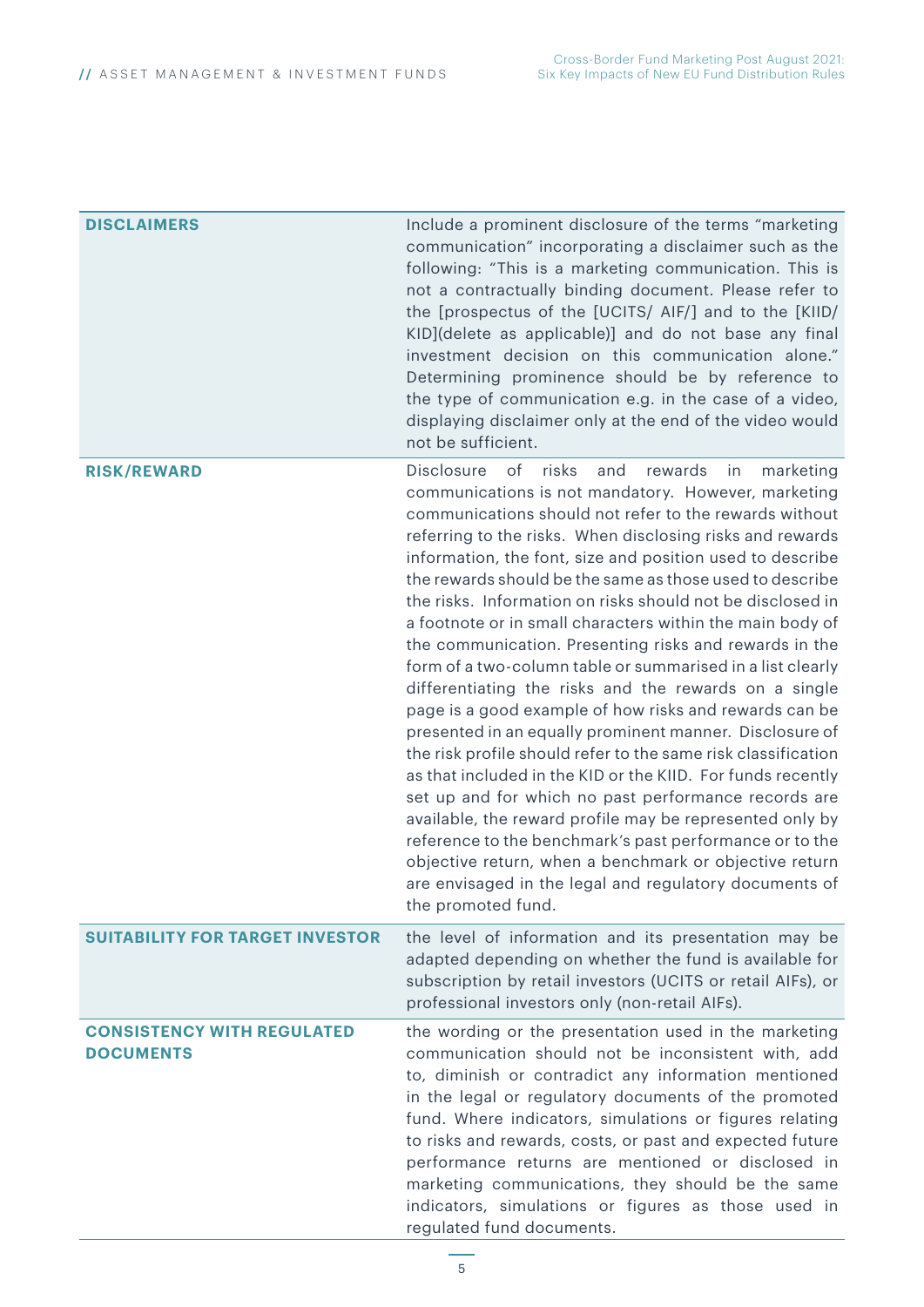| <b>FUND FEATURES</b>     | when detailing fund characteristics, the communication<br>should: a) make it clear that the investment is shares in a<br>fund, not in a given underlying asset; b) include at least<br>a short description of the fund investment policy and an<br>explanation on the types of assets into which the fund<br>may invest.                                                                                                                                                                                                                                                                                                                                                                     |
|--------------------------|----------------------------------------------------------------------------------------------------------------------------------------------------------------------------------------------------------------------------------------------------------------------------------------------------------------------------------------------------------------------------------------------------------------------------------------------------------------------------------------------------------------------------------------------------------------------------------------------------------------------------------------------------------------------------------------------|
| <b>INVESTMENT POLICY</b> | when marketing communications describe a fund's<br>investment policy recommended practice is to include:<br>a) in the case of index-tracking funds, the words "passive"<br>or "passively managed" in addition to the words "index-<br>tracking"; b) in the case of actively managed funds, the<br>terms "active" or "actively managed"; c) in the case of<br>active funds which are managed in reference to an index,<br>additional disclosure on the use of the benchmark index<br>and indicate the degree of freedom from the benchmark;<br>and d) in the case of active funds which are not managed<br>in reference to any benchmark index, disclosure making<br>this clear to investors. |
| <b>PERFORMANCE</b>       | communication<br>should<br>refrain<br>the<br>from<br>using<br>overoptimistic wording, such as "the best fund" or<br>"the best manager", wording that would diminish the<br>risks, such as "safe investment" or "effortless returns",<br>or wording that may imply high returns, such as "high<br>yield", without clearly explaining that such high returns<br>may not be reached and that there is a risk of losing all<br>or part of the investment.                                                                                                                                                                                                                                        |
|                          | PAST PERFORMANCE<br>Information on past performance should not be the<br>main information of the marketing communication and,<br>if disclosed, should be consistent with regulated fund<br>documents and be based on historical data. It should<br>mention the reference period chosen for measuring<br>the performance and the source of the data in a clear<br>manner. As an example, disclosing the reference period<br>and the source in a footnote should not be deemed as<br>disclosed in a clear manner.                                                                                                                                                                              |
|                          | SIMULATED PAST PERFORMANCE                                                                                                                                                                                                                                                                                                                                                                                                                                                                                                                                                                                                                                                                   |
|                          | Disclosing simulated past performance should be<br>limited to marketing communications relating to a<br>new share class of an existing fund and a feeder fund<br>whose performance can be simulated by taking the<br>performance of its master.                                                                                                                                                                                                                                                                                                                                                                                                                                              |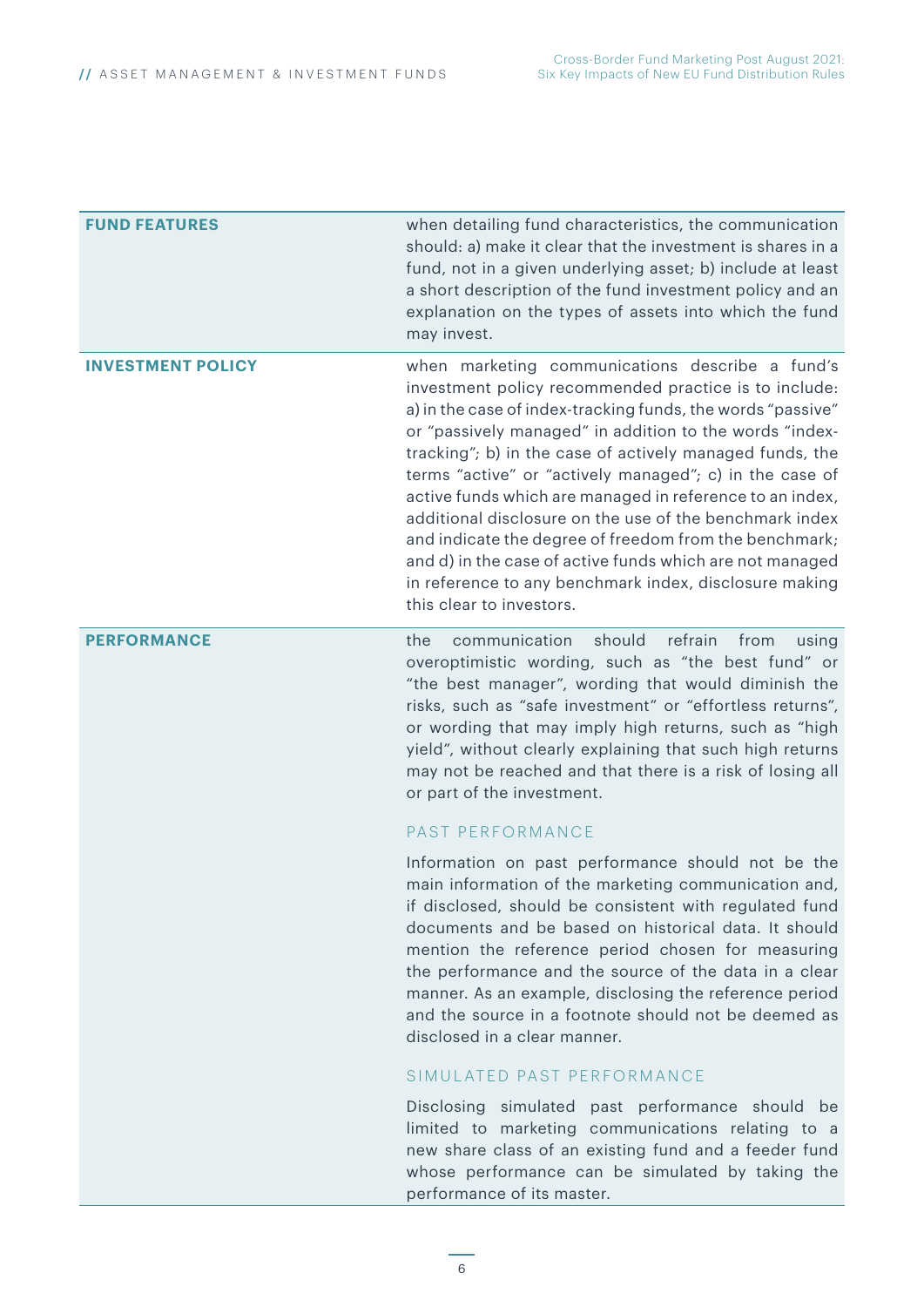| <b>PERFORMANCE</b>                                  | <b>FUTURE PERFORMANCE</b>                                                                                                                                                                                                                                                                                                                                                                                                                                                                                                                                                                                                                                                                                                                                                         |
|-----------------------------------------------------|-----------------------------------------------------------------------------------------------------------------------------------------------------------------------------------------------------------------------------------------------------------------------------------------------------------------------------------------------------------------------------------------------------------------------------------------------------------------------------------------------------------------------------------------------------------------------------------------------------------------------------------------------------------------------------------------------------------------------------------------------------------------------------------|
| (CONTINUED)                                         | When information on expected future performance<br>based on past performance and/or current conditions<br>is presented, this information should be preceded by<br>the following statement: "The scenarios presented are<br>an estimate of future performance based on evidence<br>from the past on how the value of this investment varies,<br>and/or current market conditions and are not an exact<br>indicator. What you will get will vary depending on<br>how the market performs and how long you keep the<br>investment/product."                                                                                                                                                                                                                                          |
| <b>SUSTAINABILITY RELATED</b><br><b>DISCLOSURES</b> | to ensure that the information on sustainability-related<br>aspects of the promoted fund is fair, clear and not<br>misleading, marketing communications should be based<br>on the content of the prospectus of a UCITS or of the<br>information document of an AIF. The sustainability-<br>related information of a marketing communication<br>should be commensurate with the extent to which the<br>investment strategy of the fund promotes environmental<br>or social characteristics, or sustainable investment<br>objectives. For example, if the investment strategy of<br>a fund is primarily pursuing financial performance, any<br>sustainability-aspects of the investment in the promoted<br>fund should not be the main information of a marketing<br>communication. |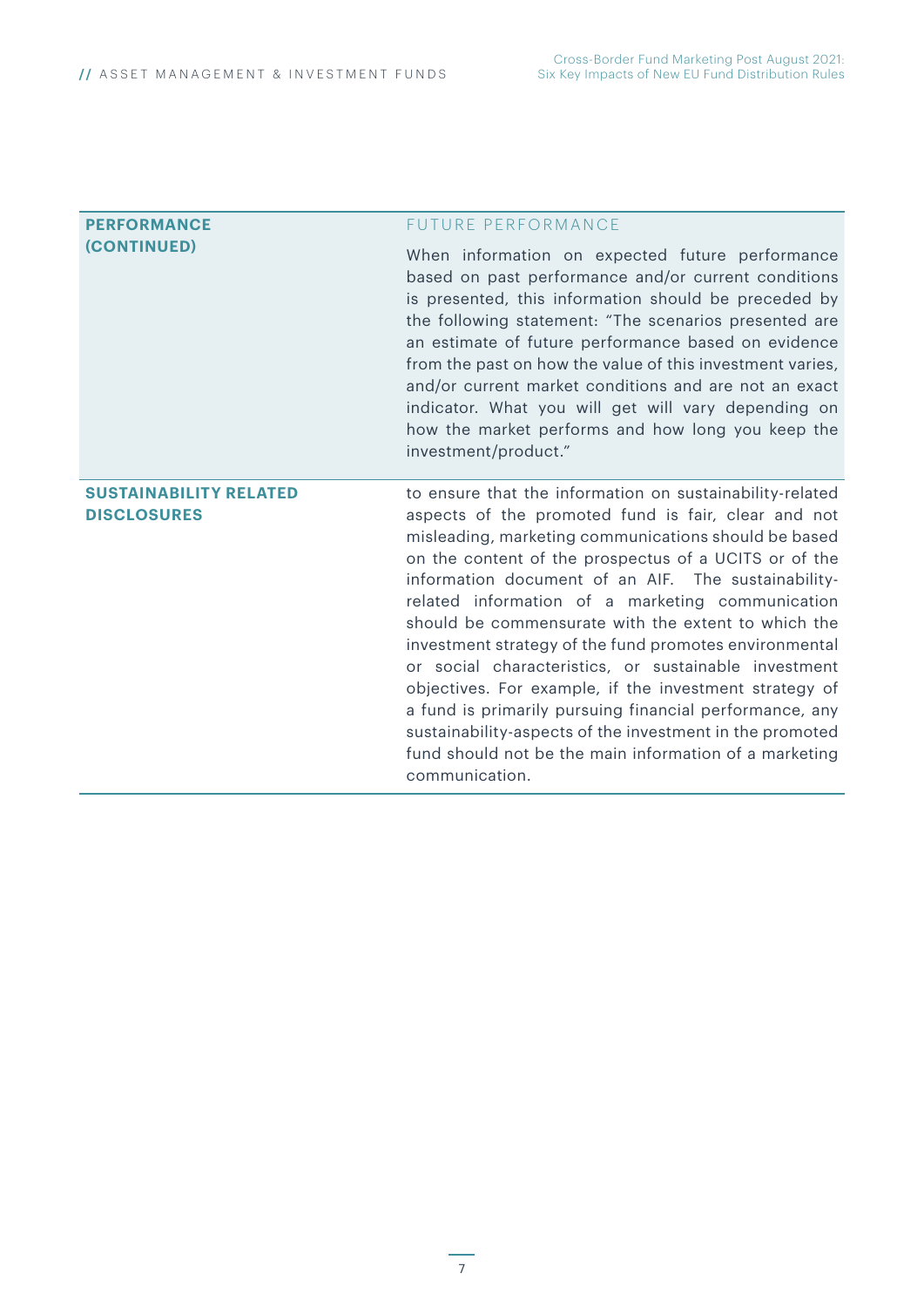### **Impact four:**

new harmonised procedure for ceasing to market UCITS or AIFs

The CBDF Directive sets down a new process for UCITS managers and AIFMs wishing to cease cross-border marketing. The creation of a harmonised process for de-registering a fund with a host authority is useful given the lack of clarity, particularly in respect of AIFs, as to whether and how fund managers can cease marketing in a host Member State.

The marketing cessation processes for UCITS and AIFs are broadly similar under the CBDF Directive, which sets down several pre-conditions including (i) the issuance of a 30-day standing blanket offer to repurchase, free of charge, all shares held by investors in the Member State in which the fund manager wishes to cease marketing; (ii) public notification of the intention to terminate local marketing arrangements; and (iii) termination of intermediary arrangements such that further marketing does not happen post cessation.

Notification of compliance with the above should be submitted to the UCITS/AIFM home authority, which then has 15 working days to confirm to the UCITS/AIFM that the relevant host authority has been notified of the intention to cease marketing. From this date, the UCITS/AIFM is no longer obliged to comply with applicable host Member State laws; however, the UCITS/ AIFM must continue to comply with its governing regime's investor reporting requirements in respect of any local investors remaining in the fund post cessation of marketing.

#### HOW UCITS PROCESS (DISADVANTAGEOUSLY) DIFFERS FROM AIFM PROCESS

Similar to the new share class issue outlined under 'Impact Two' above, and, unlike the AIFM process, the de-registration process for UCITS specifically refers to de-registration of a UCITS share class. Initially this reads as a facilitative measure as it permits de-registration of a share class on the same terms as for a fund. However, given the current (simpler) practice for UCITS share class de-registration, this is again likely to result in an unwelcome burden for UCITS managers. In general, the current practice across Member States for de-registering a share class involves a simple notification to the host authority. Subject to local law transposition and in the absence of any regulatory mitigation measures, this provision will significantly, and to the detriment of UCITS managers, alter the current practice.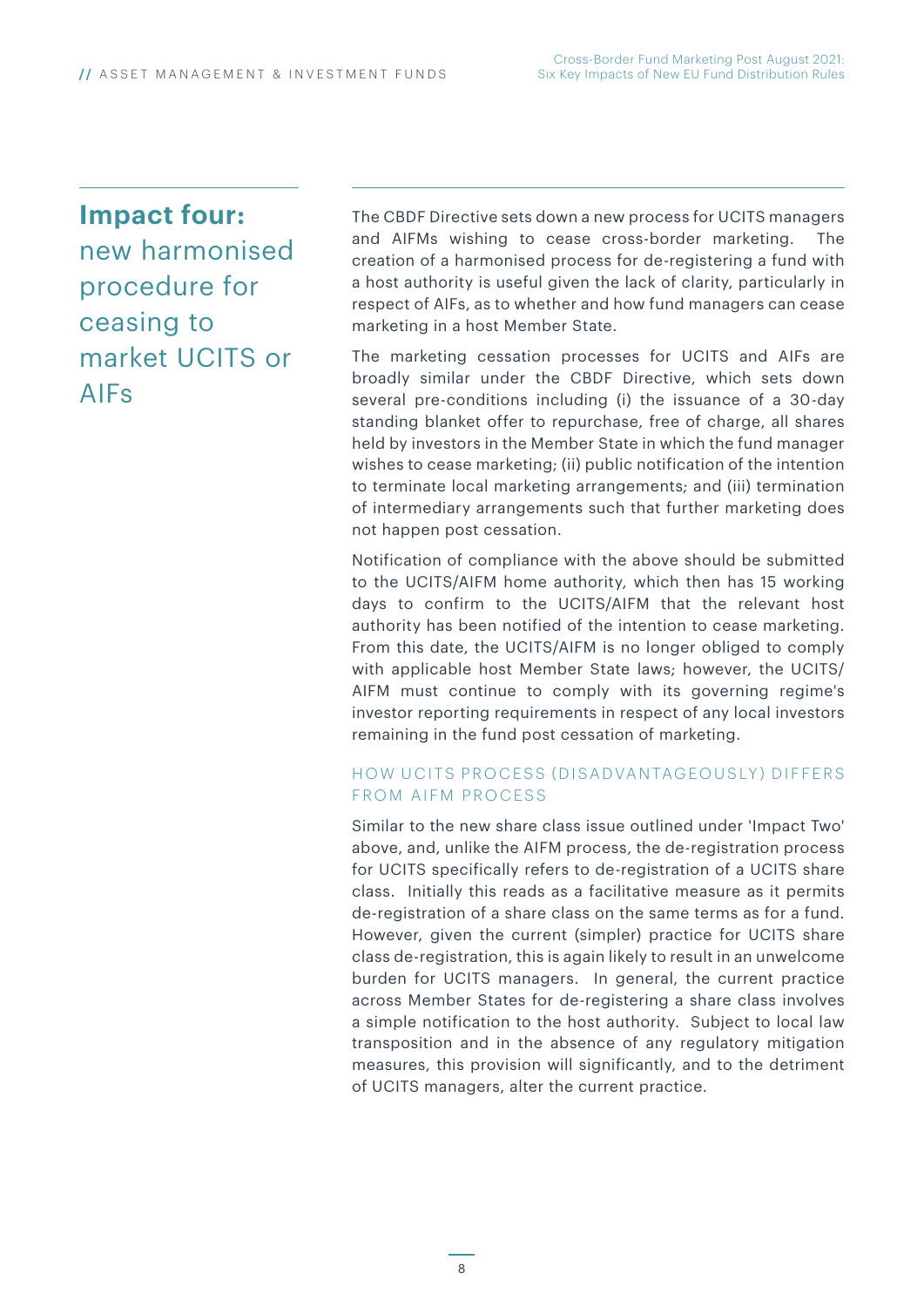#### LIMITATION OF AIFM PRE-MARKETING POST DE-REGISTRATION

The AIFM process is distinguished from that applicable to UCITS in order to take account of an AIFM's ability to engage in crossborder pre-marketing of an AIF. For a period of 36 months following a notification to cease cross-border marketing of an AIF, an AIFM is prohibited from engaging in any pre-marketing of that AIF in the relevant host Member State.

### **Impact five:** pre-marketing of AIFs permitted

The facilitative CBDF provisions that will allow EU AIFMs to engage in cross-border pre-marketing of an AIF have been widely published since publication in 2019. Briefly, permitted pre-marketing extends to providing information to prospective professional investors in relation to a yet to be established AIF, or if established, an AIF that has not yet been registered to market cross-border; provided such communication does not amount to an offer to invest in the AIF. Notably, any investment within 18 months of pre-marketing an AIF will result in such pre-marketing being re-categorised as marketing subject to AIFMD marketing notification requirements.

A notification must be made to the AIFM's home authority within two weeks of any pre-marketing and it may only be undertaken by the AIFM or a third party acting on its behalf which is authorised as a MiFID investment firm, EU credit institution, UCITS manager, AIFM or tied agent of an AIFM.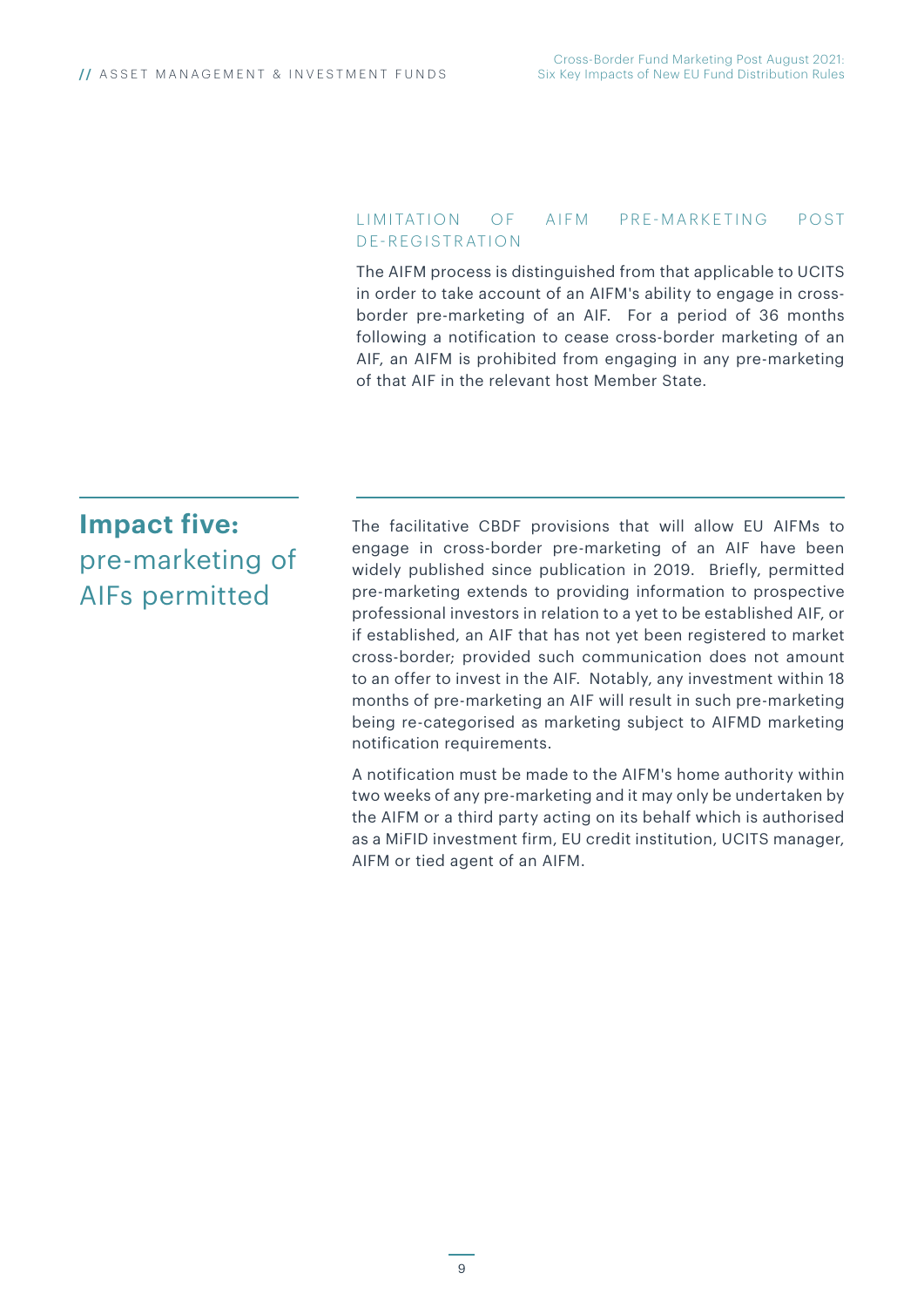### **Impact six:** limited benefit for non-EU AIFMs

The CBDF legislation is primarily applicable to EU AIFMs and in particular, the facilitative pre-marketing and de-registration processes are available only to EU AIFMs.

Non-EU AIFMs, including UK AIFMs, are dependent on Member States' national private placement regimes or NPPRs facilitating the sale and marketing of AIFs by non-EU AIFMs to EU investors. As such, any impact of the CBDF legislation on non-EU AIFMs will likely only arise to the extent Member States elect to reflect CBDF provisions within their NPPRs.

While certain NPPRs provide relatively straightforward access (the Nordic countries and Ireland for example), others impose a relatively demanding authorisation process and require third party firms marketing to local investors on behalf of the AIFM to be authorised as a MiFID investment firm or EU credit institution. ESMA's Guidelines on marketing disclosures (discussed above) acknowledge this, noting that distributors appointed by AIFMs are generally MiFID investment firms and as such the Guidelines, while not directly applicable to distributors, are aligned with the MiFID rules for investor information to be fair, clear and not misleading.

Notably, the CBDF legislation requires Member State NPPRs not to disadvantage EU AIFMs vis-à-vis non-EU AIFMs. As such, Member States may seek to align NPPRs with the CBDF legislation so that EU AIFMs are not subject to more onerous requirements under the CBDF legislation than those applicable to non-EU AIFMs under Member State NPPRs. To the extent NPPRs are amended to align with the CBDF legislation and if not already provided for under the relevant NPPR, non-EU AIFMs should note that premarketing of AIFs which have either not been established or not yet registered to market cross-border, may only be carried out on behalf of the EU AIFM by a third party authorised as a MiFID investment firm, EU credit institution, UCITS manager, AIFM or a third party acting as a tied agent under MiFID.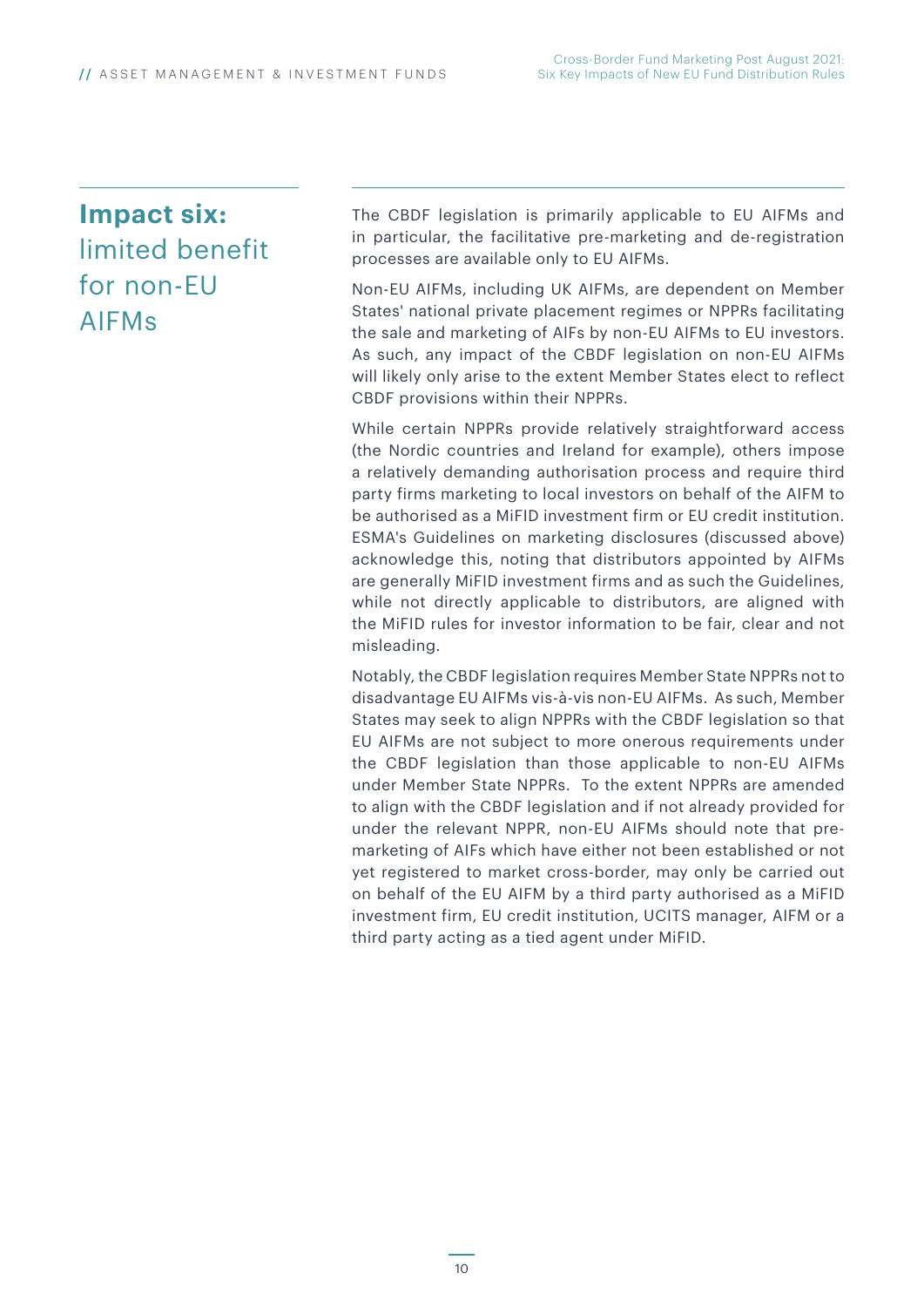### How Can William Fry Help?

With the CBDF compliance deadline of 2 August 2021 fast approaching, William Fry can assist fund managers' compliance preparations including by:

- advising on Level 1, Level 3 and local legislative obligations scheduled to take effect on 2 August 2021;
- undertaking a current/new obligations compliance gap analysis;
- reviewing fund marketing materials for consistency and compliance with new disclosure obligations;
- supporting fund managers' updates of internal marketing processes and procedures;
- assisting non-EU AIFMs and advising on EU market access options; and
- advising on, co-ordinating and facilitating regulatory filings with host authorities.